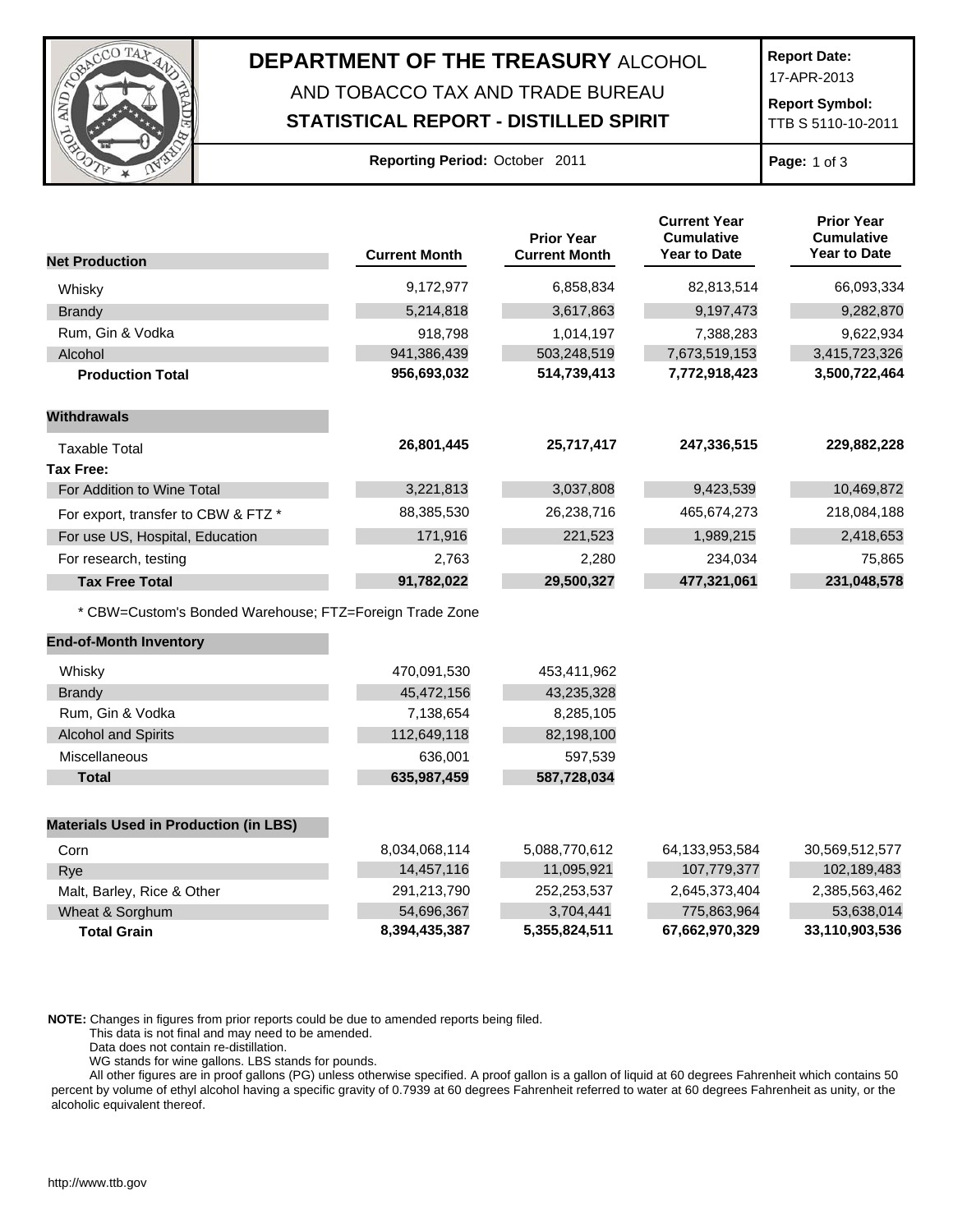## **STATISTICAL REPORT - DISTILLED SPIRIT** TTB S 5110-10-2011 **Page:** 2 of 3

| <b>Bottled For Domestic Use (in WG)</b>         | <b>Current Month</b> | <b>Prior Year</b><br><b>Current Month</b> | <b>Current Year</b><br><b>Cumulative</b><br><b>Year to Date</b> | <b>Prior Year</b><br><b>Cumulative</b><br><b>Year to Date</b> |
|-------------------------------------------------|----------------------|-------------------------------------------|-----------------------------------------------------------------|---------------------------------------------------------------|
| Whisky                                          | 7,082,766            | 6,577,600                                 | 61,146,807                                                      | 59,238,981                                                    |
| <b>Brandy</b>                                   | 1,713,665            | 1,515,641                                 | 13,417,441                                                      | 14,902,869                                                    |
| Imported Rum: Puerto Rican                      | 3,520,193            | 3,530,864                                 | 29,115,962                                                      | 29,651,777                                                    |
| Virgin Islands                                  | 490,602              | 537,490                                   | 5,148,649                                                       | 4,840,162                                                     |
| Others                                          | 256,641              | 392,875                                   | 3,135,128                                                       | 3,978,439                                                     |
| Gin                                             | 1,527,019            | 1,291,074                                 | 12,985,939                                                      | 12,540,466                                                    |
| Vodka                                           | 11,502,466           | 10,569,346                                | 95,800,402                                                      | 90,634,727                                                    |
| Cordials                                        | 4,603,050            | 4,512,123                                 | 45,444,448                                                      | 43,016,663                                                    |
| Cocktails                                       | 660,599              | 578,888                                   | 5,962,953                                                       | 5,779,828                                                     |
| Tequila                                         | 968,628              | 1,438,398                                 | 15,281,728                                                      | 14,823,115                                                    |
| Alcohol, Neutral Spirits & Miscellaneous        | 1,078,878            | 1,314,756                                 | 10,713,645                                                      | 9,428,852                                                     |
| <b>Non-Whisky Total</b>                         | 26,321,741           | 25,681,455                                | 237,006,295                                                     | 229,596,898                                                   |
| <b>Total Whisky &amp; Non-Whisky</b>            | 33,404,507           | 32,259,055                                | 298,153,102                                                     | 288,835,879                                                   |
| <b>Bottled in Bond for Domestic Use (in WG)</b> |                      |                                           |                                                                 |                                                               |
| Total                                           | 14,962               | 21,884                                    | 294,265                                                         | 185,984                                                       |
| <b>Bottled for Export (in WG)</b>               |                      |                                           |                                                                 |                                                               |
| Whisky                                          | 2,108,996            | 2,224,588                                 | 18,957,769                                                      | 18,161,541                                                    |
| Brandy, Cordials, Cocktails & Miscellaneous     | 253,971              | 209,949                                   | 1,960,371                                                       | 1,568,198                                                     |
| Rum, Gin, Vodka, Tequila & Alcohol              | 511,045              | 305,836                                   | 3,251,123                                                       | 3,542,083                                                     |
| <b>Total</b>                                    | 2,874,012            | 2,740,373                                 | 24,169,263                                                      | 23,271,822                                                    |
| <b>Grand Total</b>                              | 36,293,481           | 35,021,312                                | 322,616,630                                                     | 312,293,685                                                   |
| <b>Spirits Dumped to Processing</b>             |                      |                                           |                                                                 |                                                               |
| Alcohol and Neutral Spirits                     | 10,102,943           | 8,823,994                                 | 81,213,074                                                      | 83,694,868                                                    |
| Imported Whisky                                 | 2,209,203            | 2,146,540                                 | 19,656,463                                                      | 21,356,853                                                    |
| Domestic Whisky                                 | 6,830,907            | 6,230,466                                 | 58,732,628                                                      | 51,717,618                                                    |
| <b>Brandy</b>                                   | 1,650,063            | 1,624,939                                 | 12,875,590                                                      | 13,741,471                                                    |
| Imported Rum: Puerto Rican                      | 2,471,545            | 2,793,816                                 | 22,415,660                                                      | 22,851,321                                                    |
| Virgin Islands                                  | 854,955              | 1,100,442                                 | 7,668,479                                                       | 9,066,470                                                     |
| <b>Others</b>                                   | 511,457              | 589,568                                   | 4,776,719                                                       | 4,650,154                                                     |
| Gin                                             | 1,560,403            | 1,257,781                                 | 11,978,598                                                      | 12,039,569                                                    |
| Vodka                                           | 2,207,775            | 1,750,058                                 | 24,074,204                                                      | 13,416,330                                                    |
| Cordials, Cocktails & Miscellaneous             | 611,127              | 514,963                                   | 6,518,540                                                       | 5,682,926                                                     |
| Tequila                                         | 968,847              | 1,539,705                                 | 13,122,869                                                      | 13,293,316                                                    |
| <b>Total</b>                                    | 29,979,225           | 28,372,272                                | 263,032,824                                                     | 251,510,896                                                   |
| <b>Other Ingredients Mixed with Spirits</b>     |                      |                                           |                                                                 |                                                               |
| Wine                                            | 600,511              | 664,945                                   | 5,945,720                                                       | 8,031,337                                                     |
| <b>Alcohol Flavoring Materials</b>              | 319,091              | 312,419                                   | 2,955,052                                                       | 2,858,739                                                     |

**NOTE:** Changes in figures from prior reports could be due to amended reports being filed.

This data is not final and may need to be amended.

Data does not contain re-distillation.

WG stands for wine gallons. LBS stands for pounds.

All other figures are in proof gallons (PG) unless otherwise specified. A proof gallon is a gallon of liquid at 60 degrees Fahrenheit which contains 50 percent by volume of ethyl alcohol having a specific gravity of 0.7939 at 60 degrees Fahrenheit referred to water at 60 degrees Fahrenheit as unity, or the alcoholic equivalent thereof.